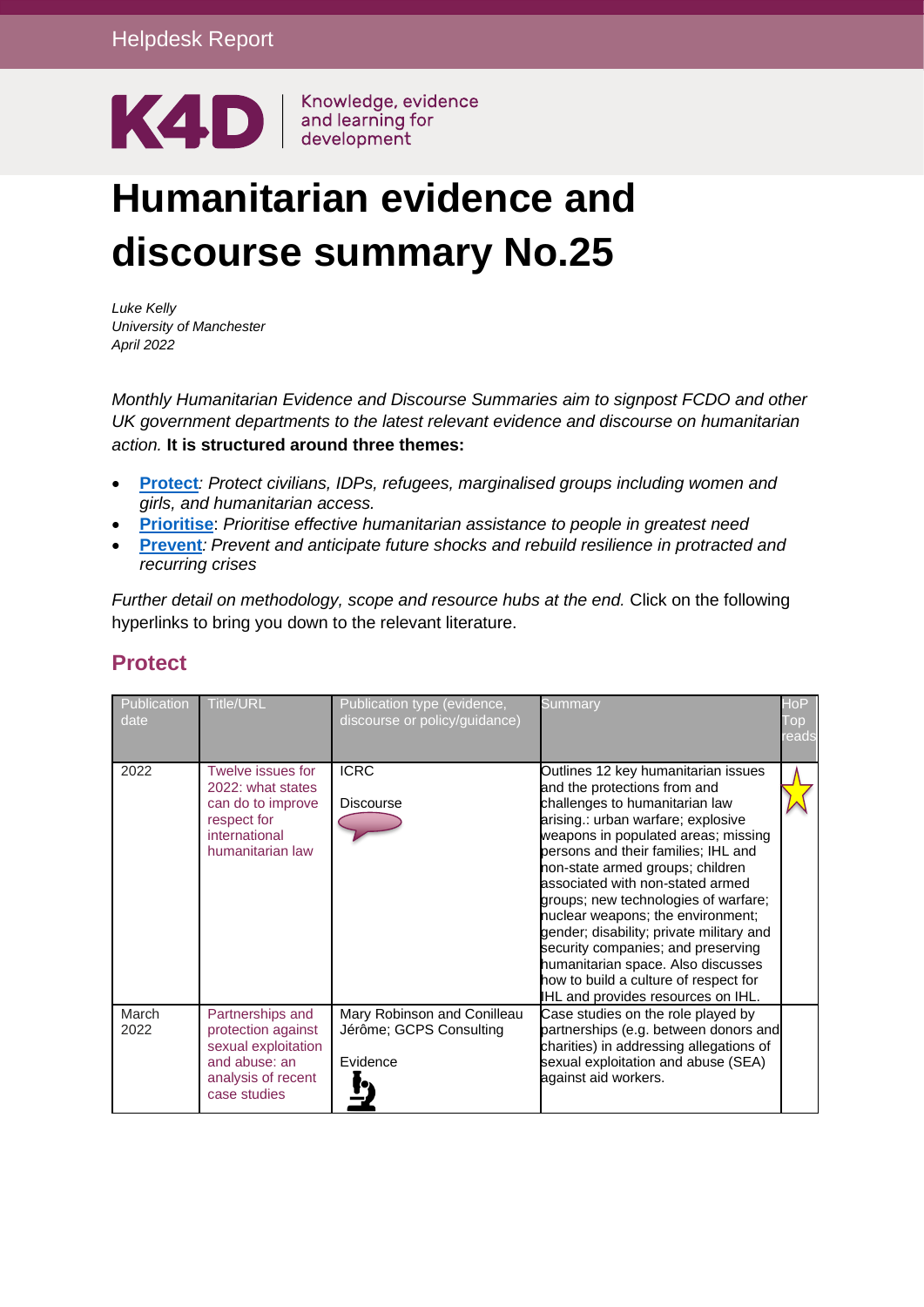| March<br>2022      | No one is spared:<br>abuses against<br>older people in<br>armed conflict                                                                           | Human Rights Watch<br>Evidence                                                                          | Research on abuses against older<br>people during conflict in a number of<br>contexts between 2013 and 2021. It<br>calls for conflict parties and the UN, as<br>well as humanitarian agencies, to do<br>more to protect older people.                                                                                                                                                                                                                  |
|--------------------|----------------------------------------------------------------------------------------------------------------------------------------------------|---------------------------------------------------------------------------------------------------------|--------------------------------------------------------------------------------------------------------------------------------------------------------------------------------------------------------------------------------------------------------------------------------------------------------------------------------------------------------------------------------------------------------------------------------------------------------|
| 8 March<br>2022    | State positions on<br>the draft principles<br>on the Protection<br>of the environment<br>in relation to<br>armed conflicts<br>after first reading  | Doug Weir; Conflict and<br><b>Environment Observatory</b><br>Evidence<br><u>!)</u>                      | Analysis of states' positions on the<br>International Law Commission's (ILC)<br>draft principles (DPs) on the<br>Protection of the environment in<br>relation to armed conflicts (PERAC),<br>before the second reading and<br>finalisation begins in April 2022. Seeks<br>to understand opposition and<br>prospects for the implementation of a<br>meaningful PERAC. Outlines<br>suggested amendments to each issue,<br>as well as broader approaches. |
| March<br>2022      | Legal<br>accountability for<br>environmental<br>destruction in<br>Ukraine and<br>Environmental<br>trends in the<br>Ukraine conflict,<br>10 days in | Rachel Killean, Doug Weir and<br>Eoghan Darbyshire; Conflict<br>and Environment Observatory<br>Evidence | Blogs on the possible legal avenues<br>for accountability and redress for<br>environmental damage in the Ukraine<br>war, surveying domestic and<br>international instruments and<br>possibilities for accountability; and an<br>overview of current information on<br>environmental incidents caused by the<br>war, including nuclear sites, water<br>supplies and explosive weapons in<br>commercial and industrial areas.                            |
| $15$ March<br>2022 | <b>Consumer drones</b><br>in conflict: where<br>do they fit into<br>IHL?                                                                           | Faine Greenwood; ICRC Law<br>& Policy blog<br>Discourse                                                 | Given widespread reports of consumer<br>drones being used in the Ukraine war<br>to attack targets as well as transport<br>medicine and other non-military uses,<br>the blog outlines how IHL might apply.                                                                                                                                                                                                                                              |
| March<br>2022      | The next ten years<br>of the Mosaic<br>Effect: minimizing<br>disclosure risk<br>from multiple<br>sources in an<br>ever-growing data<br>ecosystem   | Joint Data Center on Forced<br>Displacement<br>Discourse                                                | Podcast on using high-quality data in<br>humanitarian programmes, while<br>maintaining data protection standards.                                                                                                                                                                                                                                                                                                                                      |
| March<br>2022      | <b>Risk List</b>                                                                                                                                   | <b>ACAPS</b><br>Policy/guidance                                                                         | Tool on how risks might affect<br>humanitarian crises with risks<br>assessed by ACAPS across the world.                                                                                                                                                                                                                                                                                                                                                |

# **Prioritise**

| Publication<br>date | <b>Title/URL</b> | Publication type (evidence,<br>discourse or policy/quidance) | ⊳ummarv |  |
|---------------------|------------------|--------------------------------------------------------------|---------|--|
|---------------------|------------------|--------------------------------------------------------------|---------|--|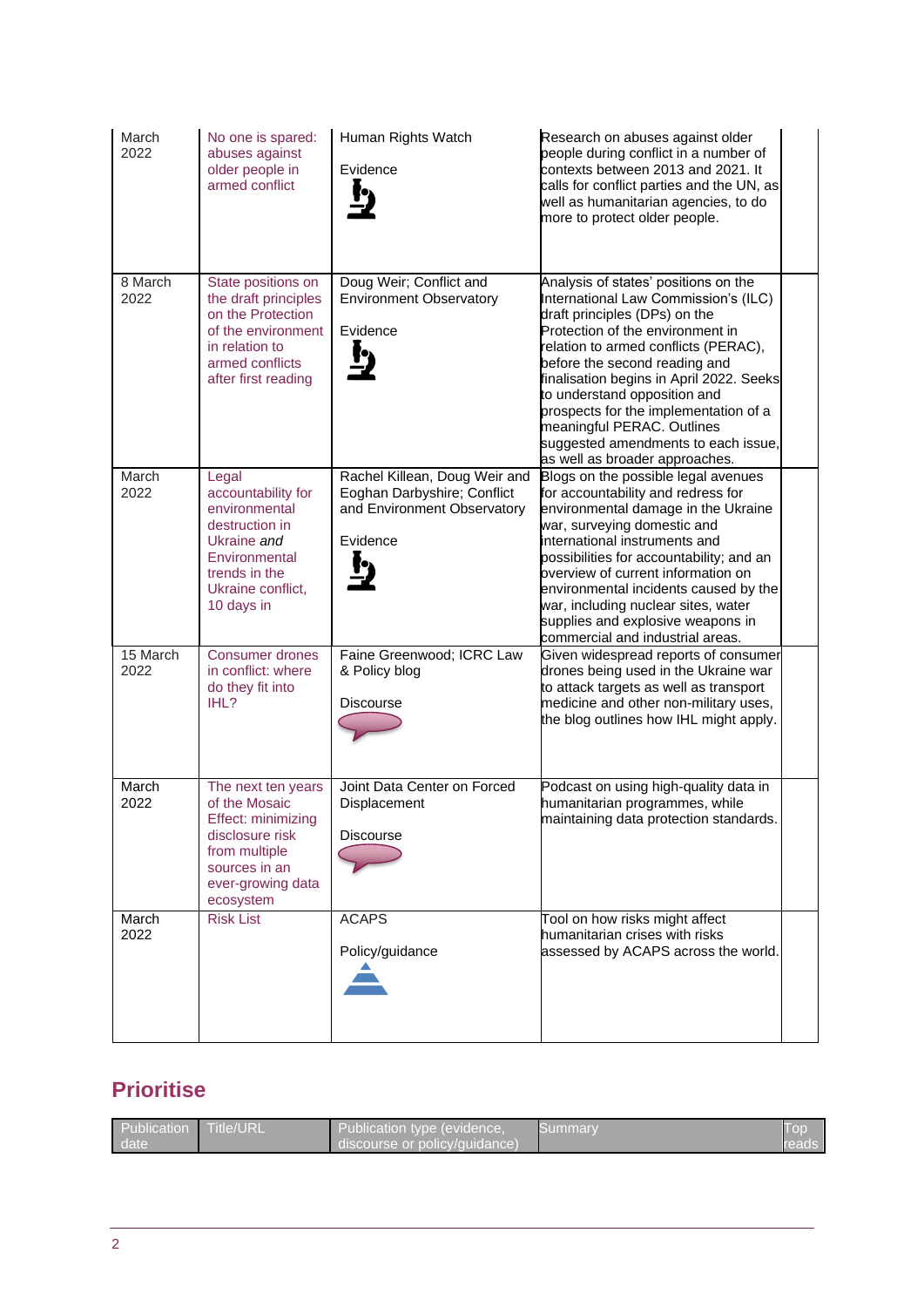| 10 March<br>2022 | <b>Tracking social</b><br>protection<br>responses in<br>Ukraine and<br>neighbouring<br>countries                                    | Ugo Gentilini et al.; World<br>Bank 'living paper'<br>Evidence                                          | Ongoing overview of social protection<br>measures in Ukraine and for Ukrainian<br>refugees in neighbouring countries.<br>Reports on cash transfers; in-kind<br>transfers; labour markets; other select<br>measures related to food, housing,<br>subsidies, and social services; and<br>budget support. It also reports on<br>humanitarian assistance in similar<br>forms.                                                                                                                                                                                     |  |
|------------------|-------------------------------------------------------------------------------------------------------------------------------------|---------------------------------------------------------------------------------------------------------|---------------------------------------------------------------------------------------------------------------------------------------------------------------------------------------------------------------------------------------------------------------------------------------------------------------------------------------------------------------------------------------------------------------------------------------------------------------------------------------------------------------------------------------------------------------|--|
| March<br>2022    | <b>OUTBREAK</b><br><b>READY!</b>                                                                                                    | Ready Initiative<br>Policy/guidance                                                                     | A digital simulation to help<br>humanitarian actors prepare for large-<br>scale disease outbreaks in<br>humanitarian contexts. Works<br>alongside other training materials.                                                                                                                                                                                                                                                                                                                                                                                   |  |
| March<br>2022    | DG ECHO<br><b>Thematic Policy</b><br>Document No 3<br><b>Cash Transfers</b>                                                         | <b>ECHO</b><br>Policy/guidance                                                                          | Guidance on the use of cash transfers<br>in humanitarian settings.                                                                                                                                                                                                                                                                                                                                                                                                                                                                                            |  |
| March<br>2022    | Blog: ECHO's<br>new cash policy -<br>what's good and<br>what's missing?                                                             | Paul Harvey, Valentina Barca,<br>Louisa Seferis, Calum<br>McLean; Humanitarian<br>Outcomes<br>Discourse | Analyses the new ECHO cash transfer<br>policy (above). It highlights key<br>changes in the policy, such as a focus<br>on linking cash with social protecting,<br>supporting social insurance and cash<br>over vouchers; and key gaps, such as<br>a lack of mention of climate change,<br>accountability to the excluded, and the<br>peace dimensions of the nexus.                                                                                                                                                                                            |  |
| February<br>2022 | International<br>evidence to inform<br>decision making<br>on implementing<br>social protection<br>measures during<br>a crisis       | Kate Orvak et al.; Blavatnik<br><b>School of Government</b><br>Evidence                                 | Rapid review of evidence on cash<br>transfers in times of crisis, discussing<br>cash as social protection during Covid-<br>19; key areas affected by cash<br>transfers; and design choices. Its<br>policy highlights are: In times of crisis,<br>cash transfers have wide reaching<br>benefits for children, adults and the<br>wider economy; Unconditional cash<br>transfers are particularly well suited to<br>crisis response; During a crisis, cash<br>grants are high value-for-money and<br>more flexible than most other social<br>welfare programmes. |  |
| 15 March<br>2022 | Ukraine $-$ can<br>social protection<br>be sustained and<br>support a<br>humanitarian<br>response?                                  | Bozena Sojka, Paul Harvey<br>and Rachel Slater<br>Evidence                                              | A review of Ukraine's social protection<br>system, how it has been affected by<br>the war and is responding, and<br>unknowns, to consider how<br>humanitarian and long-term support<br>can complement each other.                                                                                                                                                                                                                                                                                                                                             |  |
| March<br>2022    | How cognitive and<br>psychosocial<br>difficulties affect<br>learning<br>outcomes: a study<br>of primary school<br>children in Syria | Grace Anyaegbu et al., The<br>Journal on Education in<br>Emergencies<br>Evidence                        | Examination of the effect of mental<br>health and psychosocial wellbeing on<br>the learning of children affected by<br>war, dislocation and trauma in NE<br>Syria.                                                                                                                                                                                                                                                                                                                                                                                            |  |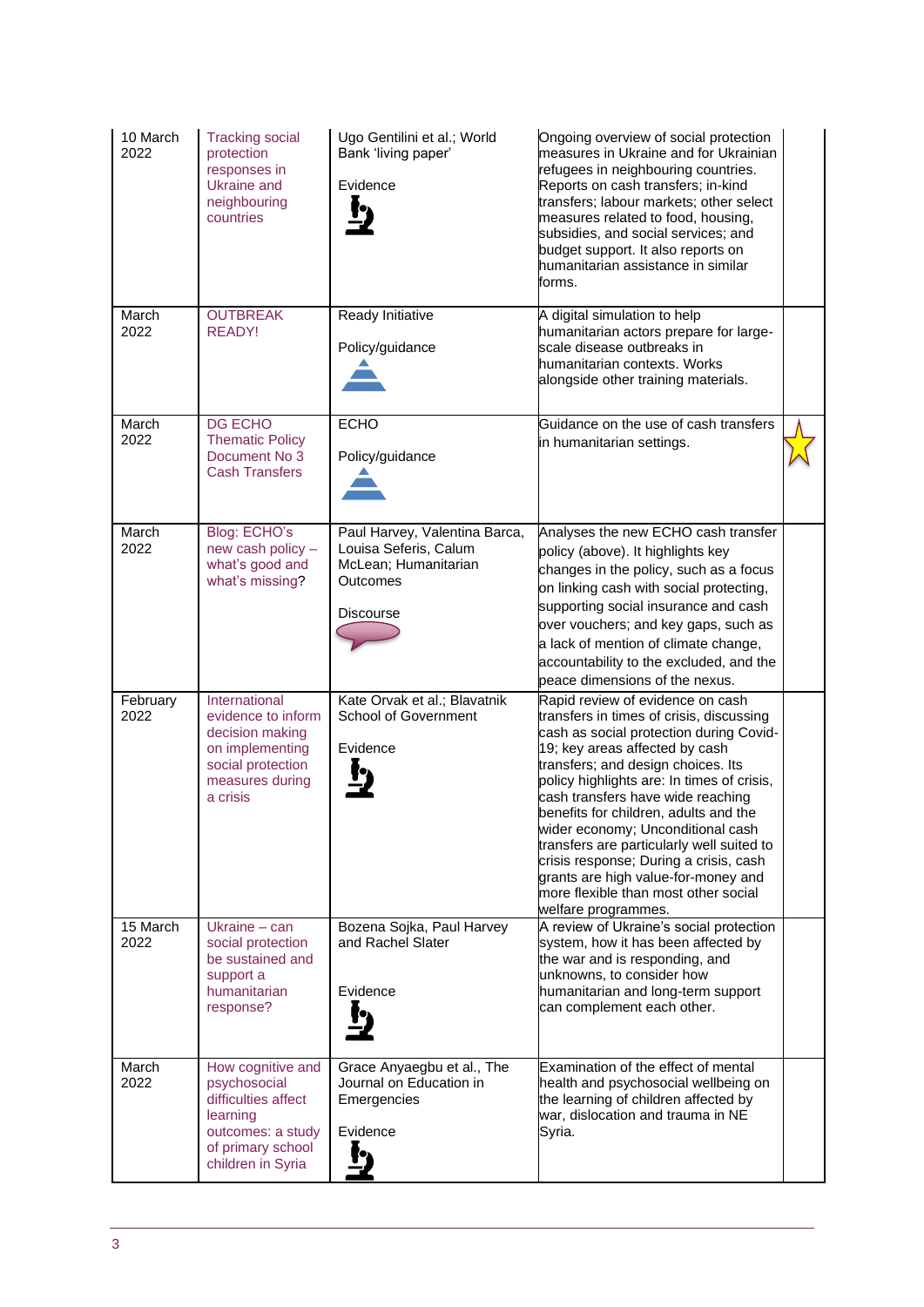| March<br>2022    | Shock-responsive<br>social protection:<br>what is known<br>about what works<br>in fragile and<br>conflict-affected<br>situations?                   | Daniel Longhurst and Rachel<br>Slater; BASIC Research<br>Evidence          | Review of evidence on shock-<br>responsive social protection (SRSP) in<br>fragile contexts, including a summary<br>of SRSP, and issues including legal,<br>political and ethical factors, inclusivity,<br>delivery capacity, programme<br>alignment, coordination, and when not<br>to use SRSP.                                                                                                                                                |  |
|------------------|-----------------------------------------------------------------------------------------------------------------------------------------------------|----------------------------------------------------------------------------|------------------------------------------------------------------------------------------------------------------------------------------------------------------------------------------------------------------------------------------------------------------------------------------------------------------------------------------------------------------------------------------------------------------------------------------------|--|
| March<br>2022    | Value for money<br>of social<br>assistance in<br>fragile contexts:<br>considerations,<br>evidence, and<br>research priorities                       | Emily Wylde; BASIC Research<br>Evidence                                    | A thematic review on value for money<br>considerations in fragile and conflict-<br>affected contexts.                                                                                                                                                                                                                                                                                                                                          |  |
| March<br>2022    | The politics of<br>donor and<br>government<br>approaches to<br>social protection<br>and humanitarian<br>policies for<br>assistance during<br>crises | Paul Harvey and Habiba<br>Mohamed; BASIC Research<br>Evidence              | Paper on the politics of social<br>protection during crises. Examines the<br>policies of 21 countries as well as<br>humanitarian organisations. Finds that<br>social protection policies are prone to<br>conflict blindness'.                                                                                                                                                                                                                  |  |
| March<br>2022    | Key<br>considerations for<br>targeting social<br>assistance in<br>situations of<br>protracted crises                                                | Rachel Sabates-Wheeler and<br>Carolina Szyp; BASIC<br>Research<br>Evidence | Examines existing approaches and the<br>key considerations and dilemmas<br>involved.                                                                                                                                                                                                                                                                                                                                                           |  |
| March<br>2022    | Accountability in<br>crises: connecting<br>evidence from<br>humanitarian and<br>social protection<br>approaches to<br>social assistance             | Louisa Seferis and Paul<br>Harvey; BASIC Research<br>Evidence              | Discusses accountability mechanisms,<br>in terms of effectiveness, exclusion,<br>use of data and differences between<br>humanitarian and social protection<br>approaches.                                                                                                                                                                                                                                                                      |  |
| March<br>2022    | Understanding<br>Sex Differences in<br>Childhood<br>Undernutrition: A<br><b>Narrative Review</b>                                                    | Susan Thursans et al.;<br><b>Nutrients</b><br>Evidence                     | In response to findings that boys are<br>more likely to be wasted, stunted and<br>underweight than girls, the paper<br>reviews the evidence. It finds 'that the<br>evidence on why sex differences occur<br>is limited but that a complex interaction<br>of social, environmental, and genetic<br>factors likely underlies these<br>differences throughout the life cycle'.<br>The paper complements a systematic<br>review and meta-analysis. |  |
| 8 March<br>2022  | People Around<br>the World are<br><b>Booking Airbnbs</b><br>in Ukraine to Help<br>People In Need.<br>Will it Work?                                  | Anit Mukherjee and Alan Gelb;<br>CGD<br>Discourse                          | Blog on the method of booking Airbnb<br>rooms in Ukraine as a method of<br>transferring money to help in the crisis.<br>Suggests that, although evidence is<br>scarce so far, the money may go to<br>wealthier Ukrainians and may fuel<br>inflation, but that the method is an<br>innovative option.                                                                                                                                           |  |
| December<br>2021 | Principled<br>humanitarian<br>programming in<br>Yemen: a                                                                                            | Marzia Montemurro & Karin<br>Wendt; HERE Geneva<br>Evidence                | Research on a number of humanitarian<br>actors to understand challenges to<br>humanitarian principles around access<br>and coordination negotiations. Minority                                                                                                                                                                                                                                                                                 |  |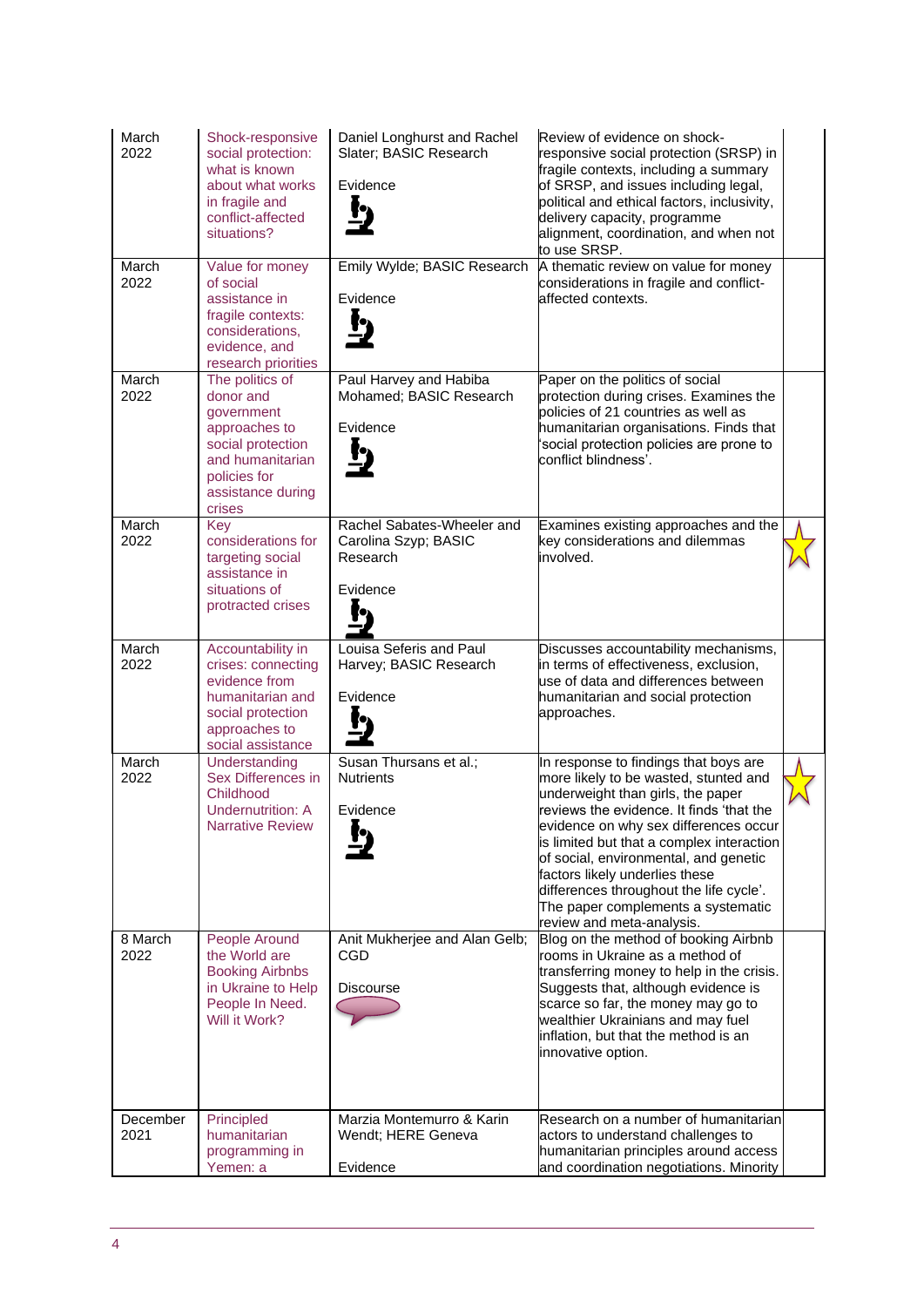|                  | 'prisoner's<br>dilemma'?                                                                                                                       |                                                                                                | groups are excluded from aid as a<br>result of both conflict dynamics and<br>shortcomings in the delivery of aid. It<br>argues that a lack of trust is preventing<br>agencies from enacting a coordinated<br>principled approach.                                                                                                                                                                                                                                                             |  |
|------------------|------------------------------------------------------------------------------------------------------------------------------------------------|------------------------------------------------------------------------------------------------|-----------------------------------------------------------------------------------------------------------------------------------------------------------------------------------------------------------------------------------------------------------------------------------------------------------------------------------------------------------------------------------------------------------------------------------------------------------------------------------------------|--|
| March<br>2022    | Gender, power<br>and principles in<br>humanitarian<br>action                                                                                   | Megan Daigle; ODI<br>Evidence                                                                  | Noting that 'gender analysis is rarely<br>applied to those programmes<br>acknowledged as life-saving, such as<br>food or shelter,' the report assesses<br>gender responsiveness in the sector.                                                                                                                                                                                                                                                                                                |  |
| March<br>2022    | Inclusion and<br>exclusion in urban<br>refugee<br>displacement in<br>Jordan                                                                    | Amanda Gray Meral, Marcus<br>Langley and Veronique<br>Barbelet; ODI<br>Evidence                | Research on urban displacement finds<br>a humanitarian response that was not<br>systematically inclusive'. Reasons<br>include differences in treatment of non-<br>Syrians; funding priorities; a focus on<br>quantity of aid over impact, quality and<br>equity; and a failure to consider urban<br>drivers of exclusion.                                                                                                                                                                     |  |
| March<br>2022    | Complementary<br>approaches<br>between<br>international and<br>local protection<br>advocacy: 'Don't<br>speak for me, I'll<br>speak for myself' | Gemma Davies and Alexandra<br>Spencer; ODI<br>Evidence                                         | The briefing note examines advocacy<br>efforts of international and national<br>actors on protection issues in conflict,<br>focused on Jordan and South Sudan.                                                                                                                                                                                                                                                                                                                                |  |
| March<br>2022    | Children as<br>agents in crises:<br>re-assessing<br>adult-child power<br>dynamics in<br>humanitarian<br>action                                 | Sofie Lilli Stoffel and Kirstin<br>Kreyscher; Alternatives<br><b>Humanitaires</b><br>Discourse | The blog argues that humanitarians'<br>'focus on adults' perspectives rather<br>than those of children leads to severe<br>shortcomings in assisting children<br>through crises, from missing issues<br>relevant to children to denying them<br>the benefits of active engagement in<br>matters that affect them'. It gives<br>examples of programming successfully<br>informed by children's views, and<br>suggests questions for humanitarians<br>to consider when reframing<br>programming. |  |
| 29 March<br>2022 | Will the Ukraine<br>crisis mean EU<br>aid is pulled from<br>the rest of the<br>world?                                                          | Mikaela Gavas and Samuel<br>Pleeck; CGD blog<br><b>Discourse</b>                               | Although the EU Commission has said<br>it will not pull aid from other parts of the<br>world to fund aid to Ukraine, the blog<br>suggests this may be difficult in<br>practice.                                                                                                                                                                                                                                                                                                               |  |
| 18 March<br>2022 | Price spike<br>caused by<br>Ukraine war will<br>push over 40<br>million into<br>poverty: how<br>should we<br>respond?                          | Ian Mitchell, Sam Hughes and<br>Samuel Huckstep; CGD blog<br><b>Discourse</b>                  | Argues that to reduce and mitigate the<br>humanitarian need from food price<br>spikes, policymakers should avoid<br>export restrictions, seek to reform<br>agriculture policies, and fund<br>humanitarian agencies in anticipation<br>of increased needs.                                                                                                                                                                                                                                     |  |

## **Prevent**

| Publication Title/URL<br>date <sup>1</sup> | Author(s)/Publication/Publicati Summary<br>on type (evidence, discourse ' | Top<br>reads |
|--------------------------------------------|---------------------------------------------------------------------------|--------------|
|                                            | or policy/guidance) \                                                     |              |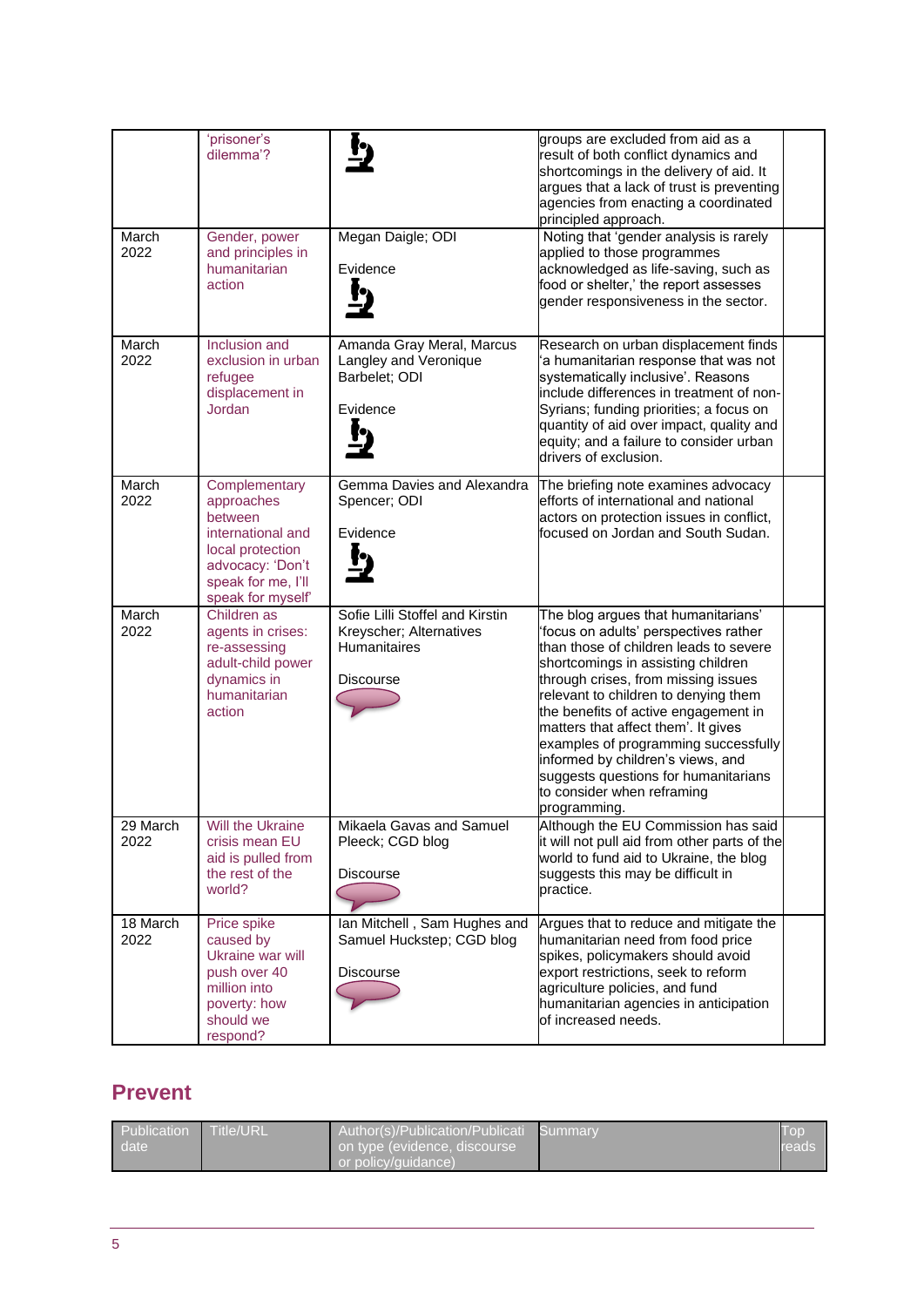| 16 March<br>2022 | <b>Machine learning</b><br>and phone data<br>can improve<br>targeting of<br>humanitarian aid                                                                 | Emily Aiken et al., Nature<br>Evidence                          | Discusses how data from mobile<br>phone networks can improve the<br>targeting of humanitarian assistance.<br>The authors train machine algorithms<br>to recognise signs of poverty in mobile<br>phone data. It is tested in Togo and<br>found to reduce errors of exclusion by<br>4-21%.                                                                                                                                                         |  |
|------------------|--------------------------------------------------------------------------------------------------------------------------------------------------------------|-----------------------------------------------------------------|--------------------------------------------------------------------------------------------------------------------------------------------------------------------------------------------------------------------------------------------------------------------------------------------------------------------------------------------------------------------------------------------------------------------------------------------------|--|
| 10 March<br>2022 | <b>OCHA Centre for</b><br>Humanitarian<br>Data webinar on<br>flood modelling<br>for anticipatory<br>action                                                   | <b>OCHA</b><br>Policy/guidance                                  | A webinar exploring the use of flood<br>models for anticipatory action in<br>humanitarian contexts. With experts<br>from Google, academia and the Red<br>Cross and Crescent.                                                                                                                                                                                                                                                                     |  |
| 2022             | Second research<br>conference on<br>forced<br>displacement                                                                                                   | Joint Data Centre on Forced<br>Displacement<br><b>Discourse</b> | Summary of recent conference with<br>themes including IDPs; the<br>relationship between research and<br>policy; statelessness; sub-Saharan<br>Africa; displaced children; and service<br>delivery. Papers include studies of<br>separated siblings, on the short-lived<br>effects of cash transfers, the effect of<br>family size criteria in cash<br>programmes, refugees in Chad, and<br>the effect of cash on school<br>attendance in Turkey. |  |
| March<br>2022    | Inclusion across<br>the nexus in<br>protracted<br>conflicts                                                                                                  | Becky Carter; K4D<br>Evidence                                   | Briefing note on the inclusion of the<br>most vulnerable people affected by<br>intersecting inequalities in coordinated<br>humanitarian, development and<br>peacebuilding assistance (the 'nexus')<br>during protracted conflicts.                                                                                                                                                                                                               |  |
| March<br>2022    | <b>Outsmarting La</b><br>Niña: lessons and<br>recommendations<br>for strengthening<br>resilience through<br>the drought<br>response in the<br>Horn of Africa | <b>Mercy Corps</b><br>Evidence                                  | Brief on the La Nina-driven drought in<br>the Horn of Africa that, discussing<br>needs and lessons from previous<br>responses in terms of building<br>resilience, early warning, flexible<br>finance, and adaptive management.                                                                                                                                                                                                                   |  |
| March<br>2022    | Climate crisis and<br>displacement:<br>from commitment<br>to action                                                                                          | Forced Migration Review issue<br>Evidence                       | Articles on taking action on climate<br>and displacement with lessons from a<br>number of contexts, as well as cash<br>transfers in Turkey, the women, peace<br>and security agenda, and<br>accomodation centres in the UK.                                                                                                                                                                                                                      |  |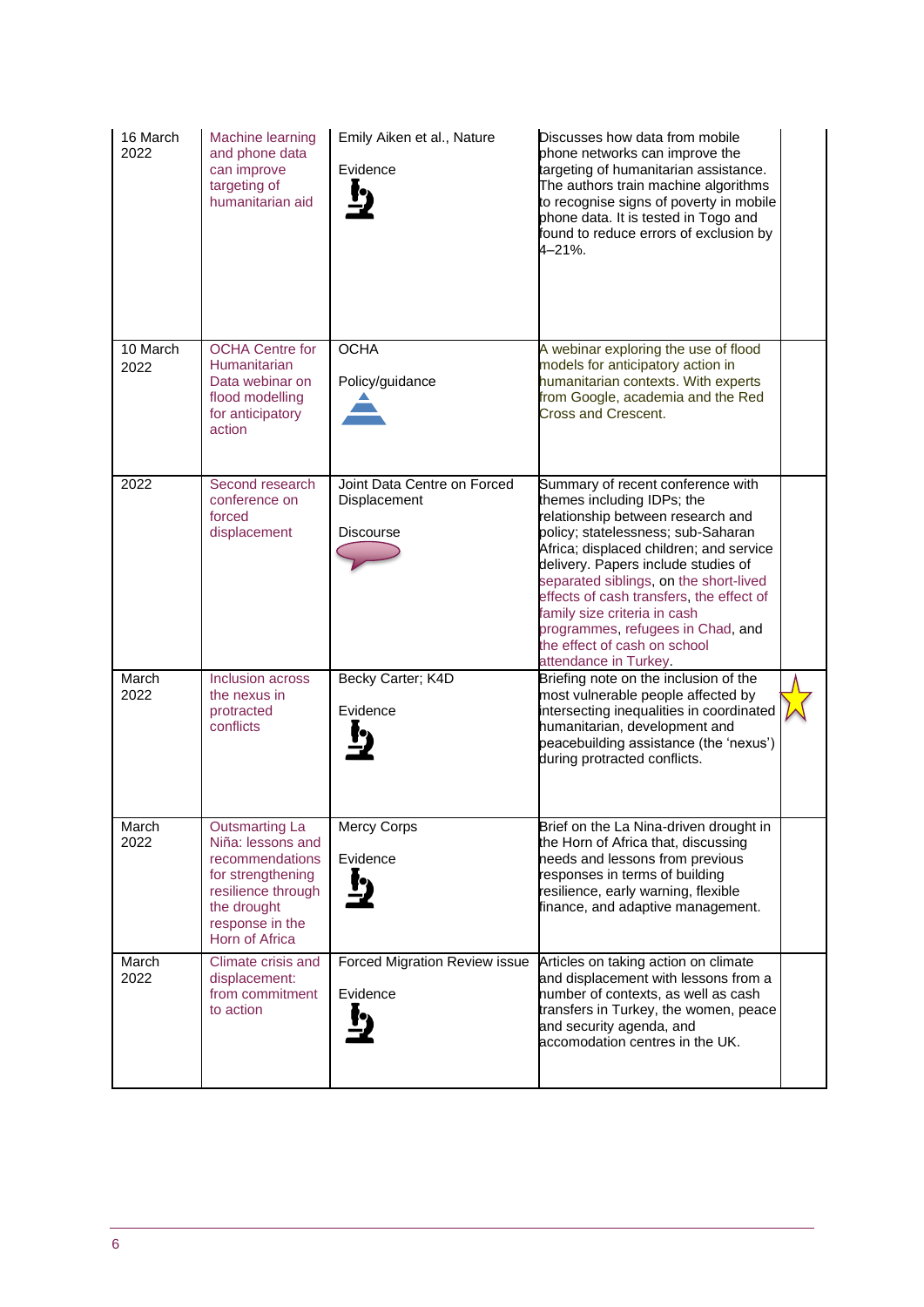| 24 March<br>2022 | <b>Displacement</b><br>diplomacy: five<br>ways to improve<br>policy and<br>practice on<br>internal<br>displacement in<br>Africa | Judith I. Oputu; ICRC Law &<br>Policy blog<br>Discourse         | In response to a stalling of action on<br>IDPs, the blog suggests diplomatic<br>approaches to encourage states to<br>focus more on implementing<br>frameworks and solutions for IDPs.                                                                                                                                                                                                                                                                                         |  |
|------------------|---------------------------------------------------------------------------------------------------------------------------------|-----------------------------------------------------------------|-------------------------------------------------------------------------------------------------------------------------------------------------------------------------------------------------------------------------------------------------------------------------------------------------------------------------------------------------------------------------------------------------------------------------------------------------------------------------------|--|
| 14 March<br>2022 | Multilateral<br>development<br>banks' crisis<br>response: what<br>instruments do<br>MDBs offer and<br>how fast do they<br>act?  | Rakan Aboneaaj, Azusa Sato<br>and Scott Morris; CGD<br>Evidence | Comparison of the speed of MDBs'<br>crisis response funding mechanisms,<br>measured with a relative disbursement<br>rate. It 'finds that at both the World<br>Bank and the Asian Development<br>Bank (ADB), budget support<br>operations are by far the fastest<br>instrument, in some cases even<br>outpacing crisis-specific instruments.'<br>Many disbursements are contingency<br>based, and thus approved ahead to<br>time, which helps reduce overall<br>response time. |  |
| March<br>2022    | <b>Financial services</b><br>in the Uganda<br>refugee response<br>2022: an<br>assessment of<br>user perspectives                | U-Learn<br>Evidence                                             | Assessment of user experiences to<br>highlight preferences and barriers to<br>financial services.                                                                                                                                                                                                                                                                                                                                                                             |  |

## **Resource Hubs**

| Title/URL                                                                                                      | Author/Organisation                                             | Summary                                                                                                                                                                            |
|----------------------------------------------------------------------------------------------------------------|-----------------------------------------------------------------|------------------------------------------------------------------------------------------------------------------------------------------------------------------------------------|
| <b>COVID-19 Armed Non-State</b><br><b>Actors' Response Monitor</b>                                             | Geneva Call                                                     | Resource tracking Covid-19<br>responses by armed non-state actors<br>globally.                                                                                                     |
| Global Database of<br><b>Humanitarian Organisations</b>                                                        | <b>Humanitarian Outcomes</b>                                    | Database of humanitarian providers<br>and resources.                                                                                                                               |
| Evidence database                                                                                              | <b>Anticipation Hub</b>                                         | Database of evidence on the<br>effectiveness of early actions.                                                                                                                     |
| Covid-19: tracking local<br>humanitarian action and<br>complementary partnerships                              | Overseas Development<br>Institute, Humanitarian Policy<br>Group | Map of complementary partnerships<br>and local humanitarian action across<br>the globe.                                                                                            |
| Social protection responses to<br>compounding risks:<br>Lessons from Covid-19 and<br>climate-related disasters | <b>Red Cross and Red Crescent</b><br><b>Climate Centre</b>      | A data dashboard of social protection<br>responses to covid-19, at the national<br>and international level.                                                                        |
| <b>COVID-19 Data Explorer:</b><br>Global Humanitarian<br><b>Operations</b>                                     | Humanitarian Data Exchange<br>(HDX)                             | World map of covid cases and various<br>vulnerability and socio-economic risk<br>factors (including vaccine rollout, food<br>security, school closures, CERF<br>allocations etc.). |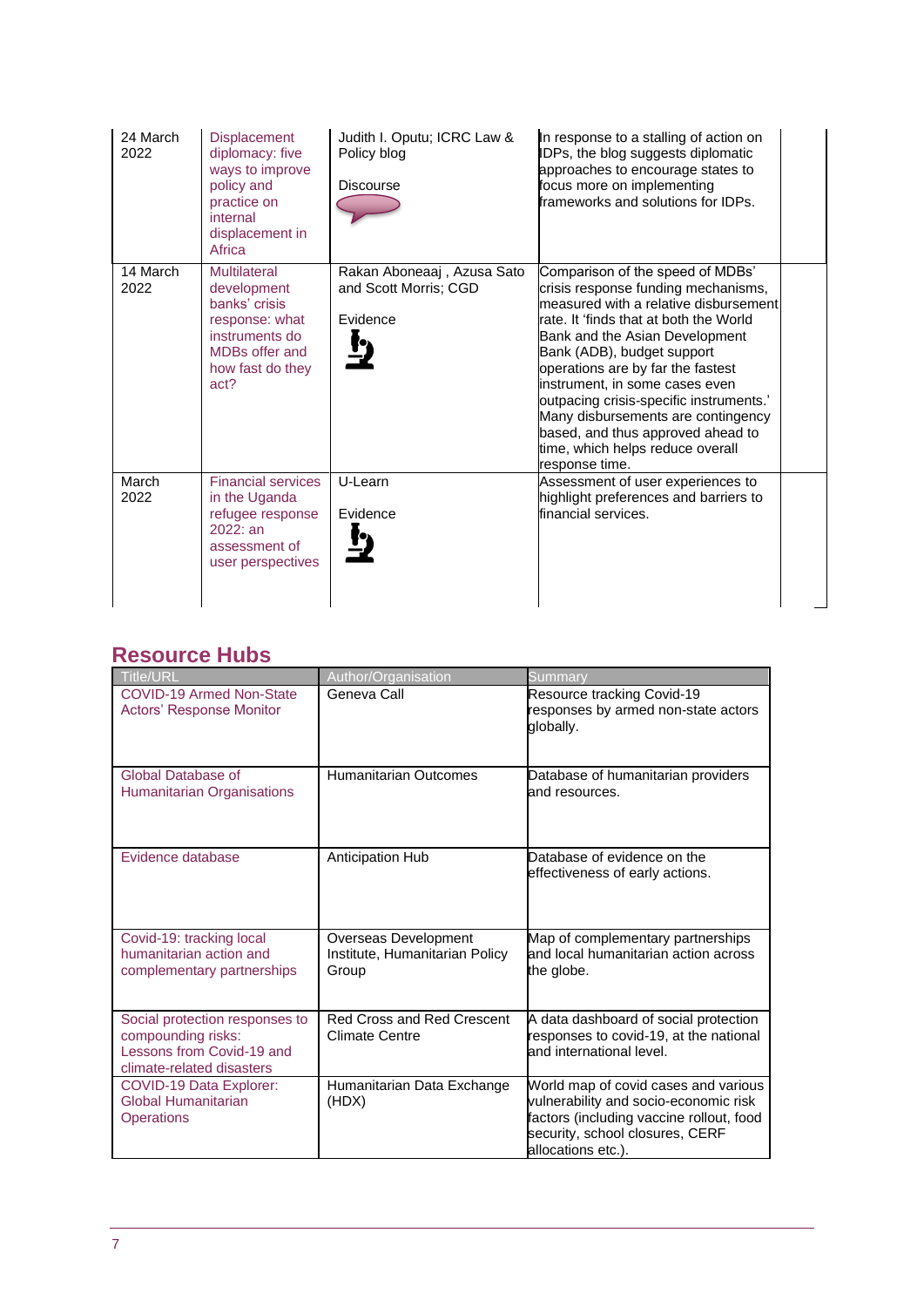| Covid-19 and Humanitarian<br>Crises                                                                   | Johns Hopkins Center for<br>Humanitarian Health,<br><b>Health in Humanitarian Crises</b><br>Centre, London School of<br>Hygiene and Tropical Medicine<br>and Geneva Centre of<br>Humanitarian Studies, The<br>Graduate Institute of<br>International and Development<br>Studies and the University of<br>Geneva | Website for the exchange of field-<br>based COVID-19 programme<br>adaptations and innovations.                                                                                         |
|-------------------------------------------------------------------------------------------------------|-----------------------------------------------------------------------------------------------------------------------------------------------------------------------------------------------------------------------------------------------------------------------------------------------------------------|----------------------------------------------------------------------------------------------------------------------------------------------------------------------------------------|
| Covid-19 Mobility Impact<br><b>Reports</b>                                                            | UN IOM                                                                                                                                                                                                                                                                                                          | Frequently updated reports on<br>migration restrictions.                                                                                                                               |
| <b>IDMC Internal Displacement</b><br><b>Updates</b>                                                   | Internal displacement<br>monitoring centre                                                                                                                                                                                                                                                                      | Global data on internal displacement                                                                                                                                                   |
| <b>ACAPS Crisis in Sight</b>                                                                          | <b>ACAPS</b>                                                                                                                                                                                                                                                                                                    | Global overview of crisis, including<br>covid and conflict; as well as access<br>constraints.                                                                                          |
| CVA and COVID-19:<br>resources, guidance, events<br>and questions                                     | CaLP                                                                                                                                                                                                                                                                                                            | Guidance and resources on covid and<br>cash transfers                                                                                                                                  |
| IASC: COVID-19 Outbreak<br><b>Readiness and Response</b><br>guidance                                  | Inter-Agency Standing<br>Committee                                                                                                                                                                                                                                                                              | <b>IASC principles and protocols adapted</b><br>to covid-19                                                                                                                            |
| <b>OCHA</b><br><b>COVID19 Resource Material</b>                                                       | Office for the Coordination of<br><b>Humanitarian Affairs</b>                                                                                                                                                                                                                                                   | A wide range of guidance and<br>resources from WHO, IASC, the EU,<br>FRF and others, as well as country-<br>specific information.                                                      |
| Humanitarian Data Exchange:<br>COVID-19 Pandemic in<br>Locations with a Humanitarian<br>Response      | Humanitarian Data Exchange<br>(HDX)                                                                                                                                                                                                                                                                             | Global data on infections and deaths;<br>a list of data sets on cases and<br>prevention/mitigation measures.                                                                           |
| Humanitarian Data Exchange:<br><b>Government Measures</b><br><b>Dataset</b>                           | Humanitarian Data Exchange<br>(HDX)                                                                                                                                                                                                                                                                             | Global data on government covid-19<br>measures under 5 categories: Social<br>distancing; Movement restrictions;<br>Public health measures; Social and<br>economic measures; Lockdowns. |
| IEG Lesson Library:<br><b>Evaluative Resources and</b><br>Evidence to inform the<br>COVID-19 Response | World Bank Independent<br><b>Evaluation Group</b>                                                                                                                                                                                                                                                               | A library of Evaluative Resources and<br>Evidence to inform the COVID-19<br>Response                                                                                                   |
| Relief Web: regional topic<br>pages for Covid-19<br>and global topic pages                            | <b>Relief Web</b>                                                                                                                                                                                                                                                                                               | Regional and global reports and<br>resources on humanitarian needs and<br>response.                                                                                                    |
| IASC Accountability and<br><b>Inclusion Resources Portal</b>                                          | Inter-Agency Standing<br>Committee                                                                                                                                                                                                                                                                              | A library of resources on accountability<br>and inclusion.                                                                                                                             |
| <b>Attacked and Threatened:</b><br>Health care targeted in conflict<br>and COVID-19                   | Insecurity Insight                                                                                                                                                                                                                                                                                              | Map of violence and threats against<br>health care across the world.                                                                                                                   |